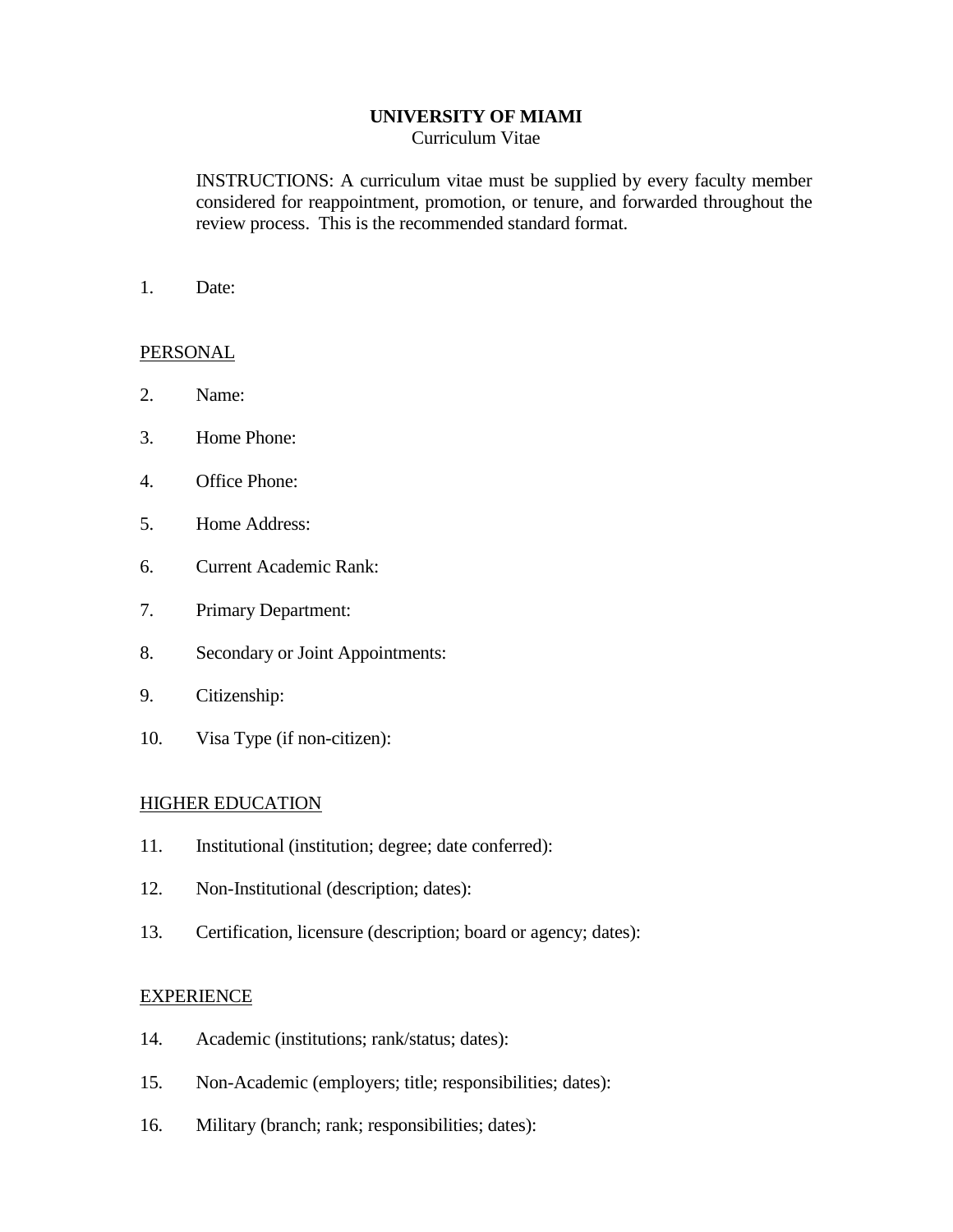Curriculum Vitae Page 2

PUBLICATIONS [author(s) (in actual precedence of authorship); title; publisher or journal name; date (current year first); page numbers]

- 17. Books and monographs published:
- 18. Juried or refereed journal articles and exhibitions:
- 19. Other works, publications and abstracts:
- 20. Other works accepted for publication:

#### PROFESSIONAL

- 21. Funded Research Performed (include all grants received in the last five years, identifying the principal investigator and the amounts and dates of the awards):
- 22. Editorial responsibilities:
- 23. Professional and Honorary Organizations (member; officer; date):
- 24. Honors and Awards:
- 25. Post-Doctoral Fellowships:
- 26. Other Professional Activities (e.g., papers presented; performances; conference proceedings; seminar or conference panel member; catalogue work; etc.):

#### **TEACHING**

- 27. Teaching Awards Received:
- 28. Teaching Specialization (Note briefly courses taught, new courses developed, innovative or experimental teaching etc.)
- 29. Thesis and Dissertation Advising/Post-doctoral student supervision (chairman or committee member; topic; student name; date):